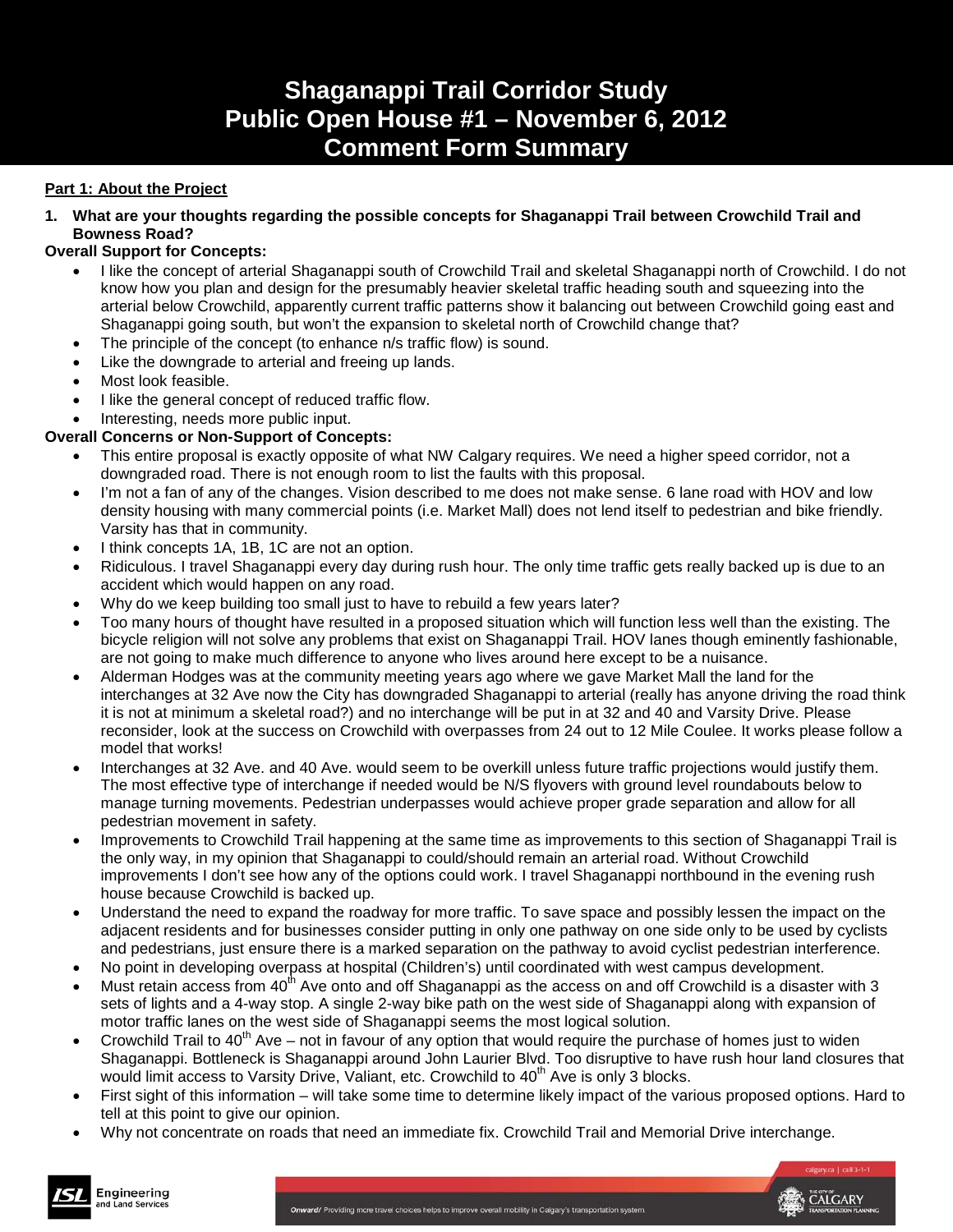- Directional ramps to and from Shaganappi Trail with an overhead roundabout giving access to West Campus and the Children's Hospital would provide easy free flowing traffic off Shaganappi. Pedestrian crossings should be incorporated – there is a considerable amount of casual pedestrian traffic even now across Shaganappi. This might require lowering the hillcrest on ST south of 40 Avenue.
- Given the housing and businesses so close to Shaganappi Trail I think this section should stay as 4 lanes with upgrades for bike and pedestrian traffic. Then at Crowchild go into 6 lanes north to Stony Trail. If this is impossible then go with Option 4 that preserves left turns into Varsity Drive and  $40<sup>th</sup>$  Avenue.
- I have a good view of Shanganappi Trail from Shaganappi Village to the crest of the hill at the Children's Hospital. Present traffic flow is adequate but congested at the traffic lights at Varsity Drive, 40 Ave. and 32 Ave. especially during rush hours. During off-peak hours traffic is delayed unnecessarily by inflexible traffic light timing. This needs to be changed to be more demand-responsive for a considerable short-term benefit.

### **Current Road Adequate Comments:**

- I find the Shaganappi Trail 16 Ave Crowchild quite adequate for my purposes. I do not drive much at busy times. Need some attention to 40<sup>th</sup> Ave Interchange.
- Ok as is. No need to spend multi-millions.

### **Need to Expand Existing Road Comments:**

• Should bite the bullet and don't try to squeeze into the existing road.

### **Doesn't affect me Comments:**

• Does not affect me directly in Dalhousie area.

### **Widen to the West Comments:**

- If Shaganappi is widened, it should be to the west. Prefer widening to east rather than condensed concept.
- If they widen, the best plan seems to be on the west side.

### **Concept 1 Comments:**

- Concept 1. I like the idea of widening the road and adding HOV lanes; I don't really care if property acquisition is required or not. Wide shoulders to accommodate stalled vehicles and emergency vehicles should be a priority.
- We like concept C1.
- Concept 1 or 4.

### **Concept 3 Comments:**

- Concept 3 (widen west side only) probably the best of a poor lot of choices. I am not sure this needs to be done!
- Of the several concepts presented, #3 seemed to present the best series of solutions for traffic congestion in this area.
- I preferred concept 3 widening Shaganappi on due west side appears to disrupt fewer residences an empty lot in on the corner by Varsity on the west side no commercial businesses would be affected.
- Concept 3 is the least disruptive to residents and businesses. Leave lanes wide and no confusing lane reversal.
- Of the several concepts presented, #3 seemed to present the best series of solutions for traffic congestion in this area.

### **Concept 4 Comments:**

- Most progressive approach is Concept 4.
- Concept 4 seems the best if the 6 lane expansion is unavoidable.
- Concept 4 & 5. Why not put sidewalk and bikes on other side of sound wall? Like Concept 4 best.
- Concept 4.
- Like smaller than standard road width because impacts less property and is less of an interruption between adjacent residential areas (disconnect, prefer no/limited impact at properties). Concept #4 preferred.
- Concept 4: one way roads do not meet 6.0m minimum fire access requirements.
- Agree with downgrade of Shaganappi Trail from skeletal to arterial road. Concept 4 for Crowchild to 40<sup>th</sup> Ave. Agree with new intersection across Shaganappi Trail near West Campus. Pedestrian overpass should be added to avoid pedestrian triggering light on Shaganappi Trail.
- Concept #4 would greatly reduce value/desirability of properties losing 4 m of their front yards. Better to expand on east side alone or west side alone and properly compensate home owners.

### **Concept 5 Comments:**

- Option 5 good re: no intrusion on housing but then would go from 6 lanes to 5 lanes that are narrower! Safety!
- Concept 5: with no left hand turn to Varsity and 40<sup>th</sup> will only lead to frustrations and people trying to bypass. Too many rules and restrictions at certain times leads to accidents from confusion.
- Not concept 5. Plans must consider residents who have to cross Shaganappi Trail and increased time six lanes will take.
- Crowchild Trail to  $40^{th}$  Ave. Concept 5 (reversible lane) absolutely NO!
- Concept #5 with reversible lanes and no left turns would be a disaster!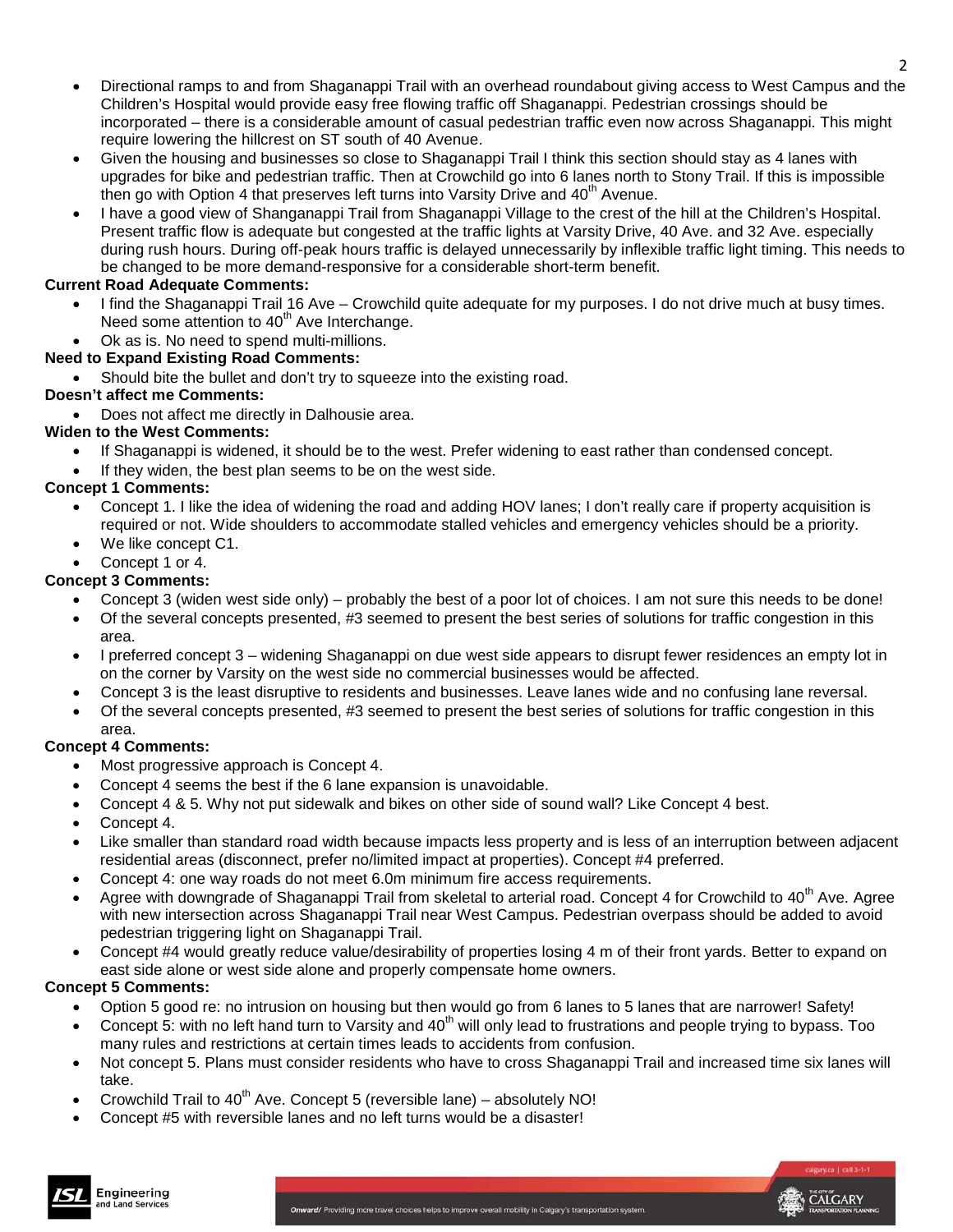- I prefer option 5. Traffic is not very heavy 24/7. Don't like not being able to turn left off Shaganappi in rush hour. Hard for pedestrians to cross Shaganappi at Varsity Drive right now!
- Concept 5 with reversible lanes provides capacity and ability to incorporate sufficient pedestrian and cycling routes separated from traffic. Appears to have lower maintenance costs.
- Concept 5 means increased traffic through residential areas (no left turns/traffic to mall and other directions in awkward).
- Concept 5: no left turns at rush hour not acceptable.
- No to option 5, the shortcutting through the neighbourhood would be horrendous.

### **Varsity Drive Comments:**

• Turn restrictions onto Varsity Drive would have serious effects on Varsity Acres Presbyterian Church congregation life with folks drawn from all over SW Calgary and many coming from west of Shaganappi Drive. Any suggestion of increased traffic on 53<sup>rd</sup> Street south of Crowchild would be a disaster. Crowchild square high rise developments are too much in themselves. Any weather condition makes traffic through the parkway/golf course valley most difficult now and just can't handle increased flows.

### **Lane Reversal Comments:**

- I think lane reversal is a no go! We are all getting too old in this area to cope with lane reversal.
- Not fan of reversible lane.
- I think I like Concept 5 reversible centre lane as it saves houses and doesn't affect businesses. Reservation is if it's a long-term solution. I do not want to increase traffic especially bus traffic on 32 Avenue as it will affect the flow of traffic and there is nowhere to build pullouts for buses.
- Reversible lane is the best cheapest, least impact on residents, traffic only backs up in one direction at any given time, still allows for bike lane, doesn't decrease property values.
- Ok with 6 lanes south of 32 Ave would prefer reversing lane option between  $40<sup>th</sup>$  and Crowchild. Don't see a need for a flyover that serves only HOV.

### **Roundabout Comments:**

- No roundabouts.
- Very complicated let's not have roundabouts; HOV lane not sure how many people will carpool; 2 lanes. Do not like 3 lanes. Feel that bike and walking pathways good and needed. Merges at Bowness Road can be smoother than present. People will not go to  $10^{th}$  Ave – too many traffic lights. Keep as is!

### **Bowness Road Comments:**

Engineering

and Land Services

- Improving the Bowness Road interchange should help mitigate known short-cutting issues in Montgomery (Home Road and 48<sup>th</sup> Street). The Gibbard report, prepared at the time of Market Mall expansion invoked this. Traffic calming with Montgomery should be considered as part of a 'regional' solution.
- Road itself is fine. Certain spots are problems (i.e. Bowness Road, 16 Ave).
- Will Bowness Road be able to handle increased traffic flow? Ensure pedestrian, bicycle access down through 16 ave interchange to Edworthy.
- Need to review options for 16 Ave/Bowness Road/Shaganappi interchange. None of presented ones resolve the problems. Already have sidewalks and pathways to get from 40<sup>th</sup> Ave to Nose Hill Park and Dalhousie or Northland Mall. Remove redundancy and provide more space for vehicle movement and commercial access.

### **Multi-mode Transportation Comments:**

- Current work needs to solve multi-mode Varsity Drive intersection problems. These proposals for Crowchild to 40<sup>th</sup> section are interesting but major expropriation not justified cost. Unused poor quality PED overpass at Valient needs to be discussed. Enhanced bus connectivity to Market Mall deserves better than additional bus stops on R.O.W of Shaganappi Trail.
- HOV flyover where Shaganappi Trail crosses Crowchild is a great idea.
- A bike path can be tremendous for many people to go to work downtown. This requires a proper bike lane where only bikers are allowed (no pedestrians). Commuter bikers need efficient and safe bike lanes. There bike path/lane that are shared with pedestrians are not efficient as bikers cannot ride as fast as they would like. If because of space only one lane is possible, please make it the downhill one.
- Specific area for my concern is accessing the Foothills campus of the U of C from Varsity Village: I'm in agreement to have a pathway on the east side of Shaganappi from 32 Ave to Bowness Road, but due to the high number of health care providers and students commuting via bike it should be separated from the walkway and allows for efficient bike travel to the two hospitals, U of C Campus at FMC. It should easily connect to West Campus Drive in order to access Foothills Medical Centre.
- Not a fan of reversing lanes or flyover at Crowchild. There are a large number of children crossing at Varsity Drive in both directions. Plans need to incorporate pedestrian crossing times. Do not see a need to speed-up traffic but recognize the need to have a long-term strategy.
- Frankly the concept of having bicycles and pedestrians on Shaganappi seems absurd. My thoughts are to get them away from the traffic. What's next Deerfoot? The HOV lane has some merit.



3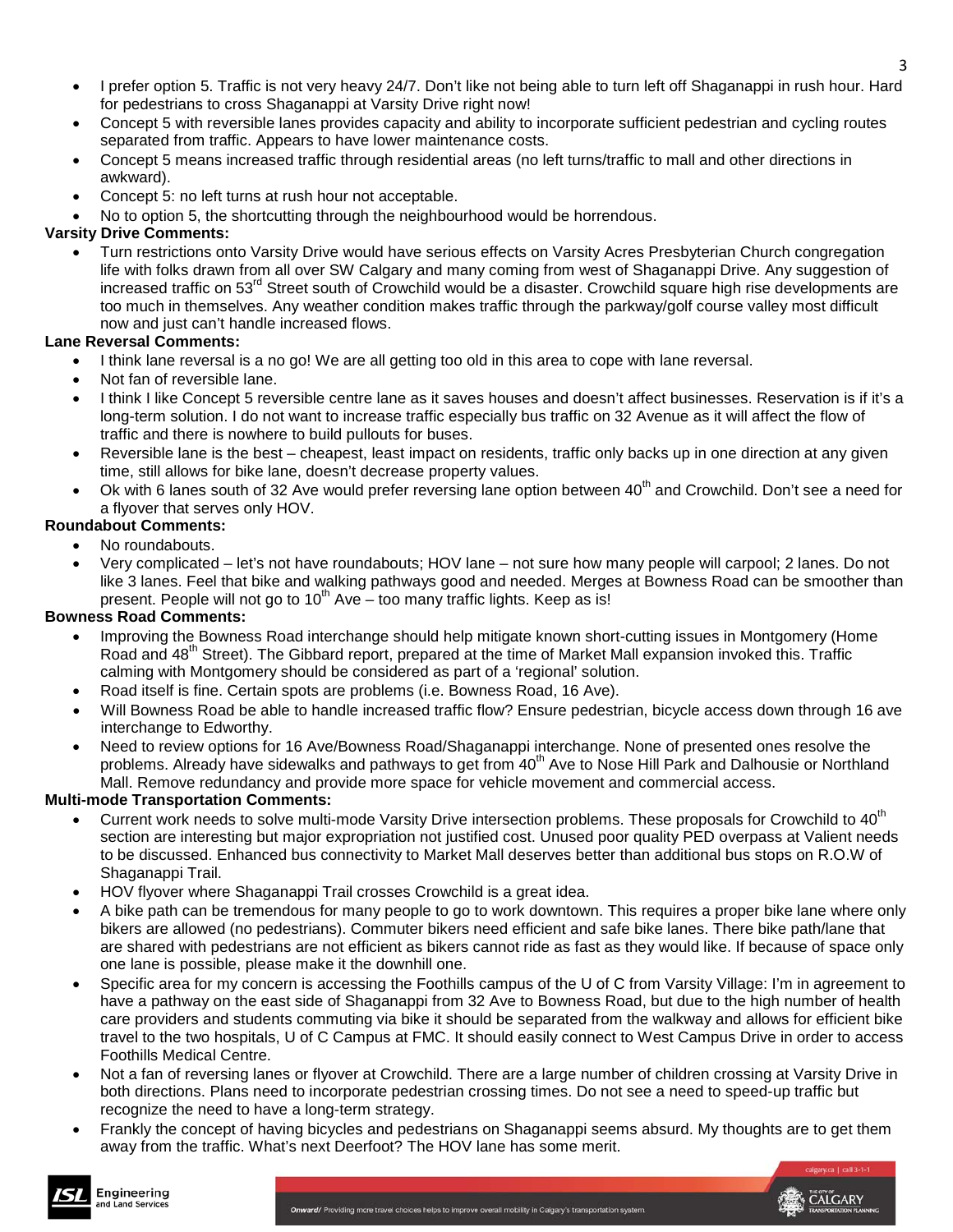- I like that pedestrians/bikes are considered. In favour of HOV lanes. Absolutely need pedestrian access across Shaganappi between 32 Ave and 16<sup>th</sup> Ave! The path shows its use, albeit unsafe.
- Bike trail: great! Increased busing: great!
- Bicycle traffic in this area should be entirely separated from pedestrian and vehicular traffic I anticipate considerably increased volumes as the university grows.
- The idea of accommodating all modes of transportation is fine, but it would appear that most downtown bound traffic goes from Shaganappi to Crowchild. Should not more effort be put on HOV lines from Shaganappi south. Does the down grade of Shaganappi make sense in light of the congestion that is then transferred to the east to Crowchild. This creates eastward traffic volumes on 16<sup>th</sup> and memorial.
- Please ensure that pedestrians and bicycle traffic is well separated from vehicles.
- Can't wait 30 years to accommodate pedestrians, need action now.
- Pedestrian overpass over Shaganappi at Children's Hospital incorporated into West Campus Way intersection. Not in favour of concepts that eliminate left turns onto Varsity Drive at 40 Ave during peak hours.
- I think the moneys paid to include bike lanes so many roads are misplaced. Season for are too short in Calgary and there's relatively few cyclists and it's an aging world so fewer cyclists going forward.
- There should be no HOV lanes and no bicycle lanes, the motoring public paid for these roads and should have exclusive access to them. This part of the road should be widened and classified as a freeway. Speed limits should be increased to 100km/hr.
- Not so interested in the pathways providing pedestrians access along what will still be a busy street.
- I am concerned about local access across Shaganappi Trail to Market Mall, not just vehicle but especially pedestrian and cycle traffic. The present pathway system is unfriendly and inadequate (post and wire barriers, chain link fences at inappropriate places). A new system should be visible for safety, have clear crossing points and because of the width of Shaganappi Trail and the volumes of traffic I recommend pedestrian bridges at Varsity Drive (especially because of school children crossing Shaganappi Trail) and 40 Ave. as well as the existing bridge at Valiant Drive. These would not only improve pedestrian safety but substantially increase traffic flow and efficiency on Shaganappi Trail by removing pedestrian crossings from the mixture.
- There is a bus stop on southbound Shaganappi Trail at Varsity Drive. This is a perfect example of how NOT to install a bus stop. No bus bay, so traffic would be impeded (if there were ever a bus to stop there); two benches on the grass/snow; no access pathway; the regional pathway nearby (50 feet away?) is separated from the bus stop by a chain link fence. There is no sidewalk even to the pedestrian crosswalk on Varsity Drive/Shaganappi Trail. If you are serious about accommodating transit users and ensuring there is good traffic flow, you MUST do better than this at all bus stops, not just on Shaganappi Trail.
- Interchanges at 32 Ave. and 40 Ave. would seem to be overkill unless future traffic projections would justify them. The most effective type of interchange if needed would be N/S flyovers with ground level roundabouts below to manage turning movements. Pedestrian underpasses would achieve proper grade separation and allow for all pedestrian movement in safety.
- Directional ramps to and from Shaganappi Trail with an overhead roundabout giving access to West Campus and the Children's Hospital would provide easy free flowing traffic off Shaganappi. Pedestrian crossings should be incorporated – there is a considerable amount of casual pedestrian traffic even now across Shaganappi. This might require lowering the hillcrest on Shaganappi Trail south of 40 Avenue.
- Bicycle traffic in this area should be entirely separated from pedestrian and vehicular traffic I anticipate considerably increased volumes as the university grows.
- Concept renderings are provided for Crowchild Trail and 40th Avenue (five concepts) and 40th Avenue to 16th Avenue (one concept). In all concepts, cyclists are accommodated within the pedestrian realm on 2.5 to 3.0m wide multi-use pathway ("MUP") facilities located within the boulevard ("Boulevard MUP") on each side of the roadway. While traffic speed and volume likely favor accommodation of cyclists in off-street facilities within the Shaganappi Trail corridor, we point out the following limitations, based on present experience, with accommodating cyclists in a Boulevard MUP environment:
	- o *Intersections*  All pathway travelers are treated as pedestrians, compromising bicycle travel efficiency by requiring cyclists to dismount to cross intersections. Likewise formal means for cyclists to diverge from the pathway onto intersecting roadways are lacking.
	- o *Speed Restrictions*  Boulevard MUPs restrict travel speeds to 10 to 20km/h, significantly below typical cyclist travel speeds of 20 to 30km/h, and up to 50km/h on downhill's, described in the 2008 Bicycle Policy and Needs Report.
	- o *Cyclist Pedestrian Interaction*  Cyclists often desire efficient origin to destination travel over long distances, an expectation that may differ substantially from a pedestrian's, who may desire a leisurely experience, free from faster moving vehicles, in a local area.

 $\Delta$ 

Onward/ Providing more travel choices helps to improve overall mobility in Calgary's transportation system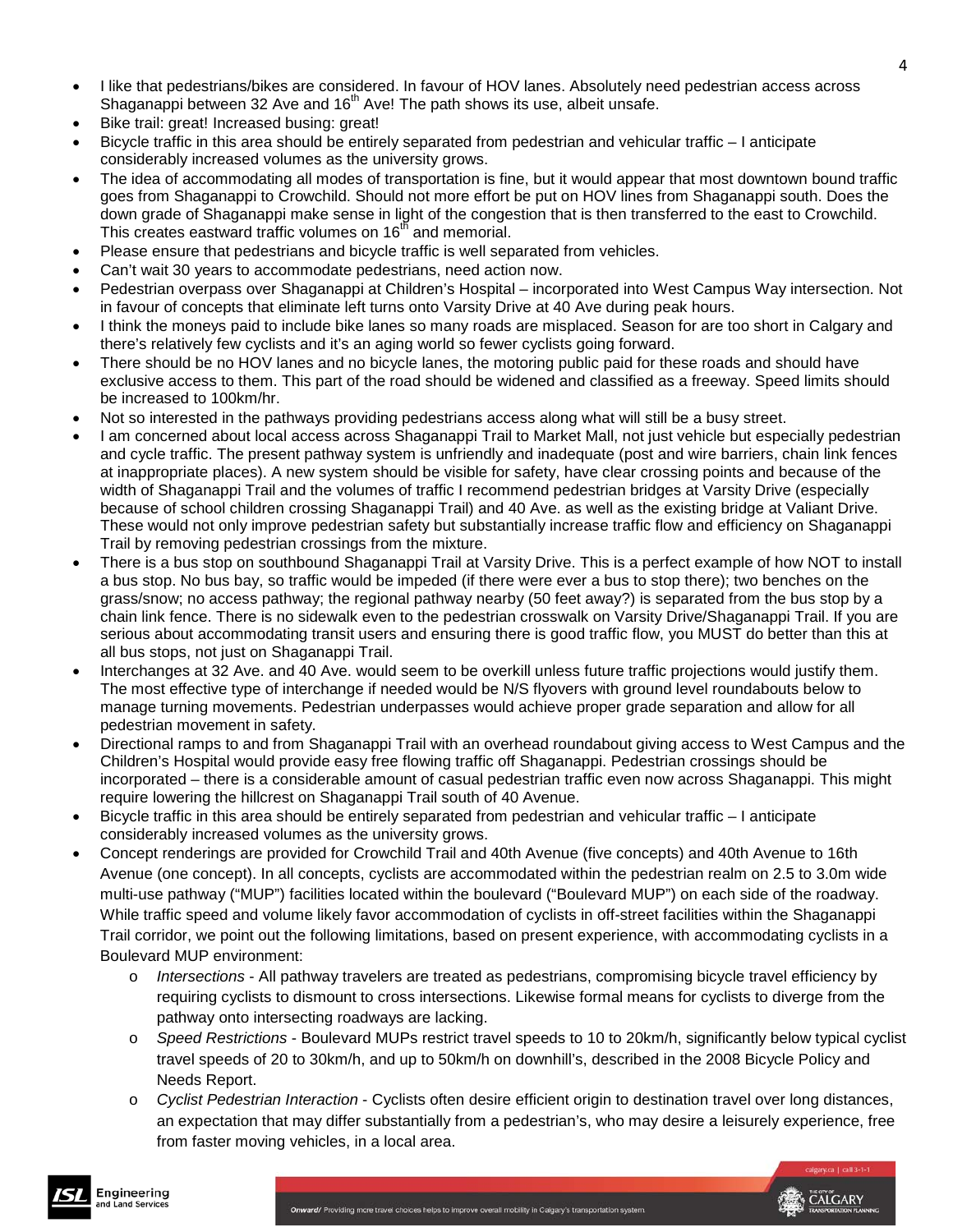- o *Snow and Ice Control ("SNIC")*  SNIC varies depending on whether it is a municipal, residential or commercial responsibility. Unreliable SNIC means cyclists may not accept the Boulevard MUP as functional infrastructure on a year-round basis.
- o Obstacles and Encroachments Obstacles (i.e. utility boxes, power poles, light standards and even bus stops) and encroachments (sound walls, vegetation, etc.) compromise safe travel and limit visibility, thus raising the potential for collisions.

Consistent with feedback we provided for the 2011 Interim Complete Streets Guide, we are concerned that Boulevard MUPs, using current standards, detract from the priority of cycling as a transportation choice and will limit the attractiveness of this corridor to a large part of Calgary's cycling community. We are particularly concerned that four of five concept renderings, for Crowchild Trail to 40th Avenue, make no explicit mention of cyclists being accommodated whatsoever in the description of the concept design, leading us to worry that minimal serious consideration is being given to accommodating bicycle travel at a high level within the Shaganappi Trail corridor.

We would like to see our concern about the level accommodation for bicycle travel addressed and, as such, recommend that the City consider incorporating robust cycling-specific facilities as an integral component of the Shaganappi Trail corridor. In this regard, we make the following suggestions:

- o Cycling facilities are developed in accordance with the basic needs of cyclists set out in the 2008 Bicycle Policy and Needs Report as well as with consideration to other policy reports and accepted best practices. Specifically, that cyclist travel speed requirements, as well as the necessity for safe and efficient movement, are considered.
- o Cycling facilities and degree of separation are tailored to conditions, i.e. available right-of-way, traffic volume and travel speed. Some ideas for discussion include:
	- Cycle Tracks on-street accommodations with physical separation, where corridor space is severely constrained.
	- Segregated Paths off-street accommodation within dedicated space in a shared facility (e.g. Riverwalk), where corridor space is moderately constrained.
	- Dedicated Paths off-street accommodations within a physically separate bicycle-specific pathway, where corridor space is not constrained.
- Cycling facilities accommodate bicycle travel at all points along the corridor, including intersections, specifically:
	- Non-signalized minor crossings, i.e. alleys and such, clearly indicate cross-traffic yields to cyclists (appropriate signage, pavement markings, conflict paint, etc.).
	- Signalized major crossings have direct (as possible) cycle facility routing with formalized cycle crossings (i.e. crossbikes) and bike-specific signalization.
- o Cycling facilities provide easy and logical connections between communities along the corridor and adjacent amenities and services.
- o Formal means to travel between cycling facilities and intersecting roadways, via curb cuts, pavement markings, signage, etc., are investigated.
- o Snow and Ice Control becomes a municipal responsibility, at a level befitting the status of the corridor as Primary Cycling Route within the Primary Cycling Network.

### **Adjacent Homeowners/Residents Comments:**

- Within Crowchild to 40 ave, I am a homeowner on and we are definitely not interested in ever being forced into selling to the City, so concept 3 would be the worst candidate. Concept 5 would be my first choice, followed by concept 2, followed by concept 4.
- None of the options work for us. Either way our house continues to be devalued and we cannot get a fair market value even now because of these plans, so when you take the house we still will not get a fair market value.
- I don't really want a new lane on Shaganappi closer to me. I suffer from asthma, COPD and am allergic to dust so not looking forward to construction out my front door.
- My thoughts are focused on my own well-being. I have lived on adjacent to Shaganappi Trail since 1985, it is my home, my whole life. I think I cannot support any part of the Shaganappi Trail Corridor Study.
- They all have adverse effects on current residents.
- Personally concepts 4 and 5 would significantly impact our access to our residence.
- As to the entire study, I can appreciate that options by the city must be considered due to increased traffic flow due to the expansion of NW residential areas but I found the whole process so far to be lacking in detail and poorly publicized for such a major undertaking. And that a study completion is to be made by May 2013 with only 2 open houses is beyond my comprehension. Information I picked up at the open house showed the first part of the process involved "stakeholders" (July 24, October 16) could you please clarify who the "stakeholders" are?

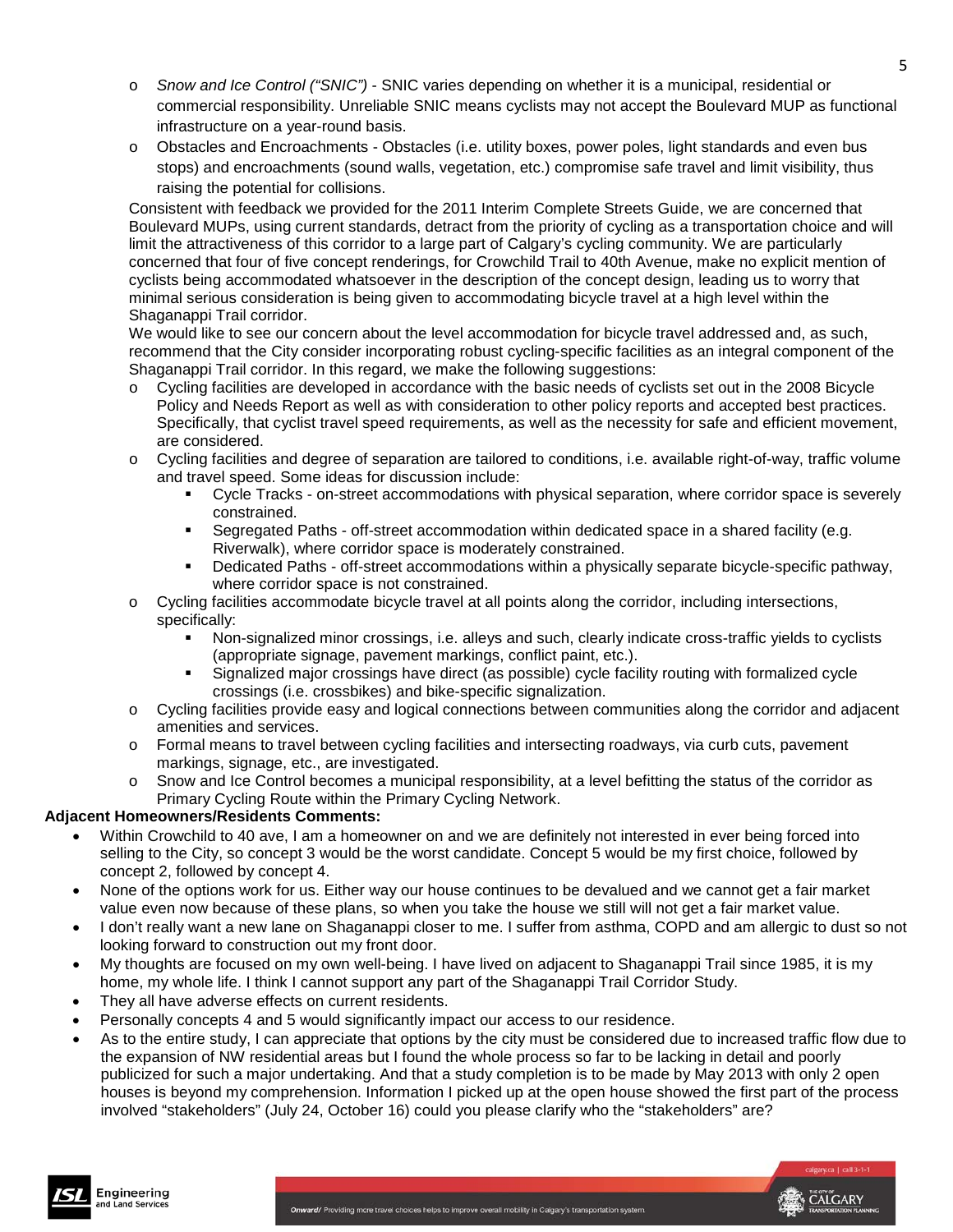#### **Market Mall Comments:**

- Entry and exit to Market Mall from Shaganappi Trail needs to be improved so as to reduce stacking for north-bound left turns from eastbound 40 Ave. Demand responsive traffic light phasing would help.
- I am concerned about local access across Shaganappi Trail to Market Mall, not just vehicle but especially pedestrian and cycle traffic. The present pathway system is unfriendly and inadequate (post and wire barriers, chain link fences at inappropriate places). A new system should be visible for safety, have clear crossing points and because of the width of Shaganappi Trail and the volumes of traffic I recommend pedestrian bridges at Varsity Drive (especially because of school children crossing Shaganappi Trail) and 40 Ave. as well as the existing bridge at Valiant Drive. These would not only improve pedestrian safety but substantially increase traffic flow and efficiency on Shaganappi Trail by removing pedestrian crossings from the mixture.

#### **Shaganappi/Crowchild Trail Interchange and Flyover Comments:**

- One of the most important factors to consider is the Crowchild Trail, Shaganappi Drive interchange. None of the new improvements will work without redesigning this very poorly designed intersection.
- I like the idea of a flyover not requiring a stop at traffic lights on NB and SB Shaganappi at Crowchild and future overpasses. Don't limit flyovers to HOV only.
- The interchange at Crowchild and  $14<sup>th</sup>$  needs to be totally bulldozed and a 4-leaf clover style freeway type interchange. There is enough space to do this and it works well (think Glenmore and Blackfoot SE). The existing proposal of a flyover falls short of the main issue with this POS intersection; anyone who wants to make a left turn off either Crowchild or Shaganappi must make it through three sets of lights. It is absolutely ludicrous.

#### **Speed Limit Comments:**

• I do not support changes that would reduce the speed limit on Shaganappi Trail. It is important to note that cyclists do no use Shaganappi Trail for NB and SB travel in the area, nor are they likely to do so without substantial incentives. I do not support changes that would limit my ability to turn off Shaganappi into Varsity.

#### **Voyageur Road/Drive Comments:**

- When widening the road I hope they take more consideration of Voyager Road and the houses that are there.
- I hope that when widening the road between Crowchild Trail and Varsity that they go with making the lanes narrower and having one-way traffic on Voyager.
- Very concerned about residences on Voyageur Drive. This whole study will reduce their perceived property values and ability to sell. Please note I do not live on Voyageur but do emphasize with what is happening.

#### **Edworthy Park Comments:**

- Don't kill road access to Edworthy Park and Drive. Don't go below standards for MUPs (3.0m) safety. Keep the road as arterial to connect communities. Make main feed off Crowchild and possibly 16 Ave (not aware of current loading here). Discourage add use of Bowness Road, at least not to serve north of Crowchild.
- Could intelligent lights account for flow and change to keep flow smooth solve some of these issues without major work?
- Changes are definitely needed. Most intersections have lots of room for clover leafs. If they are not to be constructed then some of the proposed ones are good.

#### **2. What are your thoughts regarding the possible concepts for the interchange at Shaganappi Trail and 16 Avenue? Option 1 Comments:**

- Concept 1C bike paths overlapping so much road does not make the situation friendly for bikes or cars. Not much housing around area proposing paths. However for roads I like it. Traffic circles are best to move people. New intersection for West Campus should be traffic circle.
- 1 A is ok. Don't like use of parkland by river in IB and IC. 2A and 2B concept too complicated.
- Concept 1C looks like it would provide the most cost effective solution.
- Any change would be an improvement. Concept 1C in my view would afford best option for traffic movement.
- Don't like Concept 1A, 1B or 1C. I want to be able to exit onto Bowness Road from 16<sup>th</sup> Ave going west.
- I think concepts 1A, 1B, 1C are not a feasible plan.
- Do not think the intersection nodes (blue dots) are a good idea for Concepts 1A and 1B.
- Concept 1C appears to be the best option (why is there no exit northbound on Shaganappi onto 16Ave, as it exists today?).
- Merging ramps onto  $16<sup>th</sup>$  need to be longer, the way they have been makes it very unsafe during rush-hour to merge. Concept 1C is good for vehicle traffic, but none of the concepts are well designed for bike paths. I suggest making the bike path along West Campus Drive and then connect it from the Foothills Medical Centre via Parkdale to **Memorial**
- Concept 1C gets my vote though there are surely ways to increase permeability to pedestrian and cycling traffic (i.e. tunnels under ramps and roads; like 14st NW/SW on Bow River path, very effective).
- Concept 1C seems to provide best access Shaganappi to Edworthy Park. I absolutely hate the concepts that forces a right in/right out of Edworthy Park.

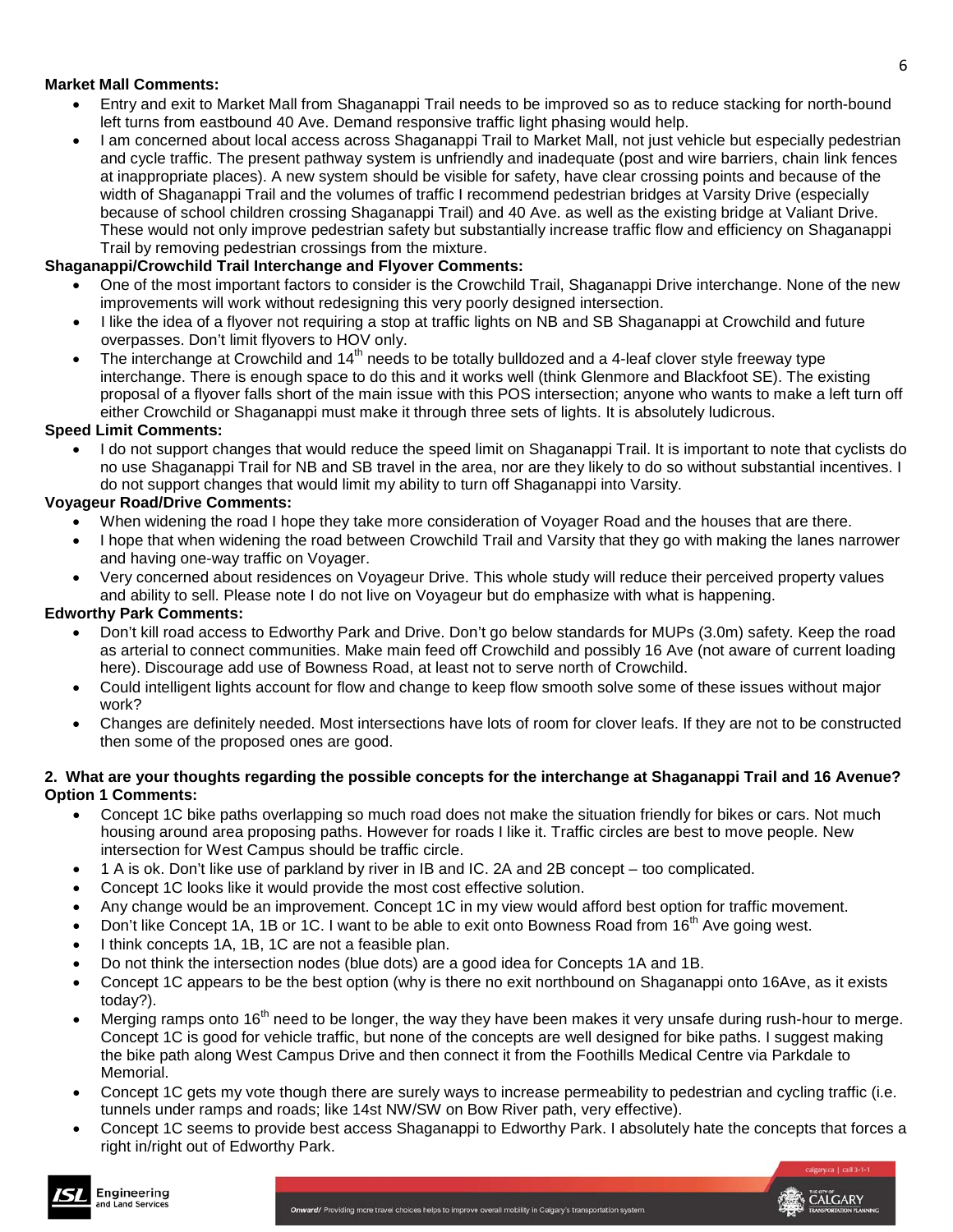- Concept 1A seems the safest way to go although I realize it doesn't solve all the problems. As it uses existing roads it will be the most economical as well. Roundabouts and circles are confusing and lead to high accident rates.
- Concept 1C but utilize existing roads for south side of 16<sup>th</sup> Ave (access roads like 1B). Concept 1A ok but concerned about two lights/traffic circles in short distance on Shaganappi trail.

### **Option 2 Comments:**

- Only two options provide for WB 16 Ave to EB Bowness Road at the interchange. This will increase traffic on 29st (by hospital) or around the block in Montgomery. Options 2A and 2B seem like overkill for an arterial road.
- 2A Loud sup Parkdale Blvd with Root from park. 2B probably too complex for Calgary Drivers. 1C looks best option and allows residential development good for Shaganappi onto 16<sup>th</sup> east and 16<sup>th</sup> west onto Shaganappi.
- 2A and 2B would be much more expensive and would not result in reduced travel time in any direction.
- Concepts 2A, 2B, 2C are basically better if the roundabouts work for heavy traffic.
- Concepts 2A and 2B look too complicated and probably cost a lot of money.
- Concept 2A.
- Favourite concepts is #2A because: maintains flow (no lights), efficiently uses land, maintains direct/convenient access/routes for pedestrians and cyclists and transit from multiple directions. Enables potential redevelopment to pay for improvements and fill in the spatial void and disconnect between communities.
- The problem with #2A is the right turn only in/out at Edworthy Park. A lot of traffic exits the park to go north on Shaganappi or west on Bowness Road. This movement is not accommodated by #2A and will result in U-turns at the traffic lights immediately east of this intersection. These movements could be accommodated by demand-actuated traffic lights or another roundabout at this tee intersection (not recommended). A modification to the design is essential at this location to accommodate all turning movements.
- The ideas on panel B are the best; the one I vote for is 2B.
- Of the concepts offered #2A is the optimum and probably has the cleanest traffic flows due to the intelligent use of the double roundabouts. However MUCH MORE CAREFUL DESIGN IS REQUIRED than has so far been applied to the roundabouts in use in Calgary and on Highway 8/22 so far. Simple solution: hire an experienced, skilled British traffic engineer where roundabouts have been in use since the 1930s at least.
- The problem with #2A is the right turn only in/out at Edworthy Park. A lot of traffic exits the park to go north on Shaganappi or west on Bowness Road. This movement is not accommodated by #2A and will result in U-turns at the traffic lights immediately east of this intersection. These movements could be accommodated by demand-actuated traffic lights or another roundabout at this tee intersection (not recommended). A modification to the design is essential at this location to accommodate all turning movements.
- 2C below, discussing concept #2A relative to Edworthy Park access road and parking on further thought, my concerns can be overcome by extending the southern roundabout southwards into an oval shape, and by adding access roads to/from the park at the NW end of the parking lot into the SW 'side' of the roundabout (which doesn't have to be circular – extend the sides so as to provide proper weaving distances).

### **Comments About any Improvement Being Good:**

- This area definitely needs some upgrading merging to Shaganappi onto eastbound 16<sup>th</sup> is dangerous so any improvement will be welcome.
- Any improvement would be better than existing
- Something needs to be done at that interchange, I agree. Concepts look ok.
- I think anything would probably help this area!
- Good.

## **Don't Like/Confused/Don't Know Comments:**

- A is better than B, but still confusing.
- No opinion.

Engineering

and Land Services

- Difficult interchange to work with. Several options all viable but can be confusing.
- Difficult intersection to work with.
- Boards showing concepts aren't clear (confusing people around us) who believe lanes are being added only to one side of the existing corridor per concept. Unnecessary/large waste of land here that disconnects adjacent communities. Like idea of improving multi-modal connections. Not sure, sounds complicated.
- Go back and revise plans. Nothing presented are optimal. Consider all routes. Note many arriving off of Hwy 1 through 16 Ave will not be familiar with setup so need clear signs and room to manoeuvre.
- They all look like spaghetti junctions. I truly wonder if any of them make much of an improvement over current situation. Possibly Concept 1C with its 2 loops at 16<sup>th</sup> Ave could help. The traffic circle at Bowness Road (foot of Shaganappi) creates a very awkward entrance to Edworthy Park and Point Mackay when proceeding westbound on Bowness.
- Need more information. No one really answered my questions.
- I am angry about this proposal, it has taken me one week to respond.



7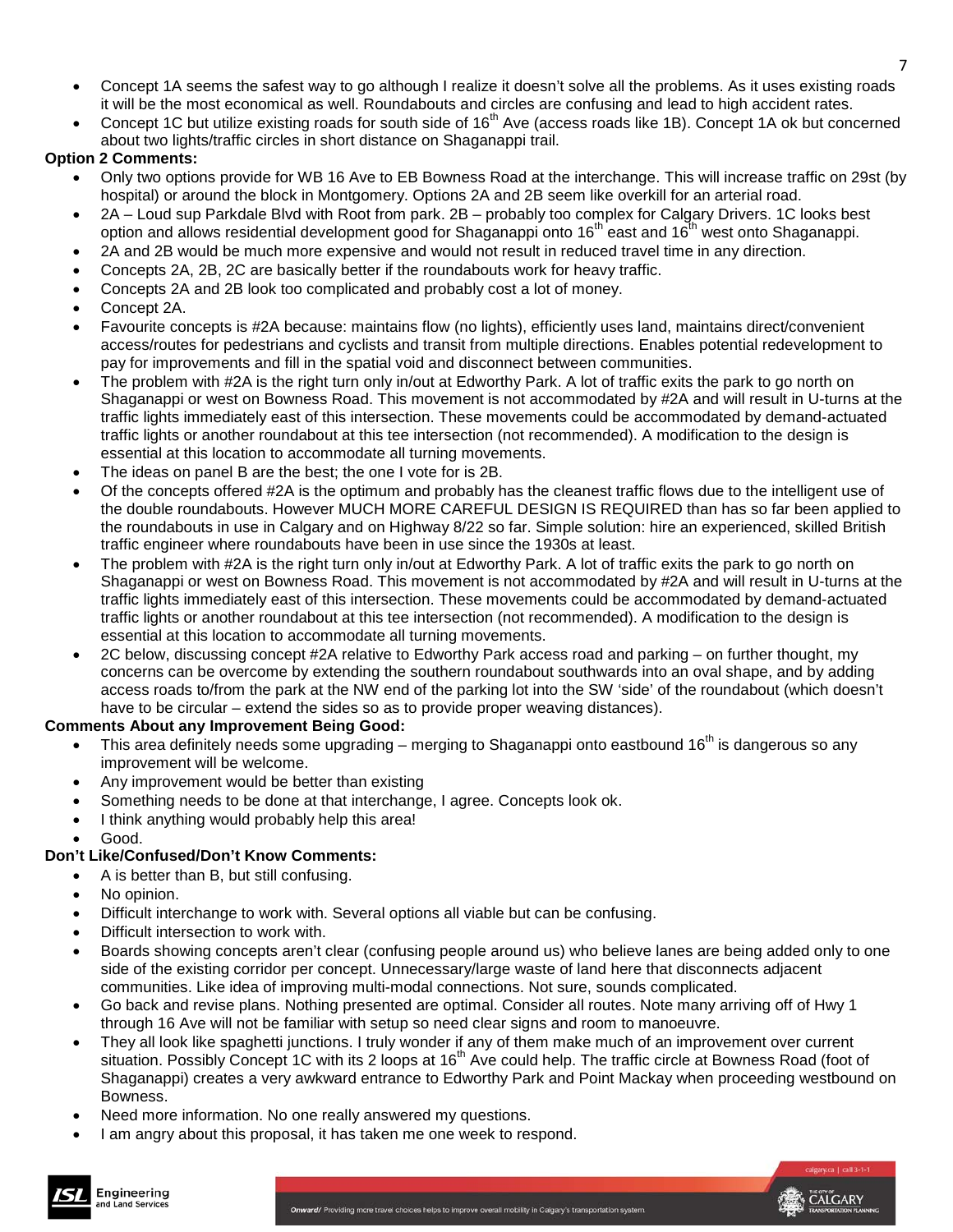CALGARY

- Again let's not spend or plan to spend multi-millions. Typically and notoriously these things develop cost over-runs.
- Aside from travel to Northhills Hospital, don't use it around interchange, only as a flow-thru N/S.
- Criteria should be 1. Provide justifiable functionality, 2. Cost, 3. Use reduced speed for vehicles if optimizes #1&2, 4. Minimize land aerial use our major roadway interchanges take up too much acreage! Options provided on poster board don't seem exhaustive. Are we thinking out of the box? None of these feel like best design.
- Interchange at Shaganappi Trail and 16 Avenue. I agree this is a traffic restriction point at times of heavy use and something should be considered in this area. Land is available for changes with no disruption to the community. I cannot comment on the proposals given. There are 5 different concepts, all with pros and cons given. Without more detail I find it difficult to believe anyone could make an educated evaluation of this. One open house and brief details on the web do not provide enough information.

### **Roundabout Comments:**

- I would prefer no roundabouts.
- No roundabouts.
- Not sure about the roundabouts either.
- I like the option of roundabouts.
- Traffic circles work well, we need more.
- It would be appropriate. Two traffic circles close together will confuse many drivers especially at first, signing these will be a challenge.
- All these concepts seem complicated but 2A seems to be the easiest to negotiate. I hate roundabouts 1 and there are 2 there.
- Use 1A don't want roundabouts.
- Do not like the idea of a 6 lane roadway having roundabouts. Lots of options are too complex for drivers. Keep it as simple as possible for drivers! HOV lanes are another complication and need serious consideration. Again HOV north of Crowchild is ok but not south!
- Like 2A but need better access to Park not just one way in and one way out. Roundabouts rock!
- People in Calgary do not know how to drive roundabouts or traffic circles. Edmonton has taken them all out. I wonder if there is not something else that can be done.
- Please do not install a traffic circle.
- Like the idea of traffic circles as they keep traffic moving effectively. Concept 2A all the way.
- Long overdue. Circles (roundabouts) don't move traffic well. Would like better access back to Shaganappi North from Edworthy Park
- Like Concept 2A because of the roundabouts and pedestrian access and (hopefully) less cost. But must fix access from park to Shaganappi north.
- The roundabout or traffic circle (Concepts 1C, 2A and 2b) will make the engineers feel good and give a couple of people promotions but they will produce an operational disaster.
- Roundabouts in high traffic areas can be dangerous. Concept 1A would be our preferred designed change.
- Of the concepts offered #2A is the optimum and probably has the cleanest traffic flows due to the intelligent use of the double roundabouts. However much more careful design is required than has so far been applied to the roundabouts in use in Calgary and on Highway 8/22 so far. Simple solution: hire an experienced, skilled British traffic engineer where roundabouts have been in use since the 1930s at least.
- Access and egress from Edworthy Park must be in both directions. 16 ave interchange concept 2A with connection to traffic circle from Edworthy Parking seems efficient, but difficult connection from southbound Shaganappi to east bound 16th. So greater traffic Bowness Road. Please include proposed pathway at white pedestrian path from Shaganappi to West Campus (well-traveled).
- Confusing Concept A is better than Concept B. Too many roundabouts on Concept B.
- Roundabouts are great!
- See above. Access needs to be easy, no roundabouts. Access to Edworthy Park very cumbersome. If I go west, how do I turn around?
- Traffic volume currently would make roundabouts a poor solution. If there are additional residential developments in the future roundabouts are not feasible. If they are put in now, then in another few years they will likely be pulled out and huge waste of tax payer money.
- I personally like the free flow of traffic circle options.

### **Cyclist Comments:**

- Please make it efficient and safe for bikers. Looks like there would be enough space for a dedicated bike lane that would avoid the intersection all together, connecting to the river pathway and memorial.
- I.e. don't send cyclists that want to go downtown west towards Cochrane. A cycle pathway on only one side of road may make interchange simpler.

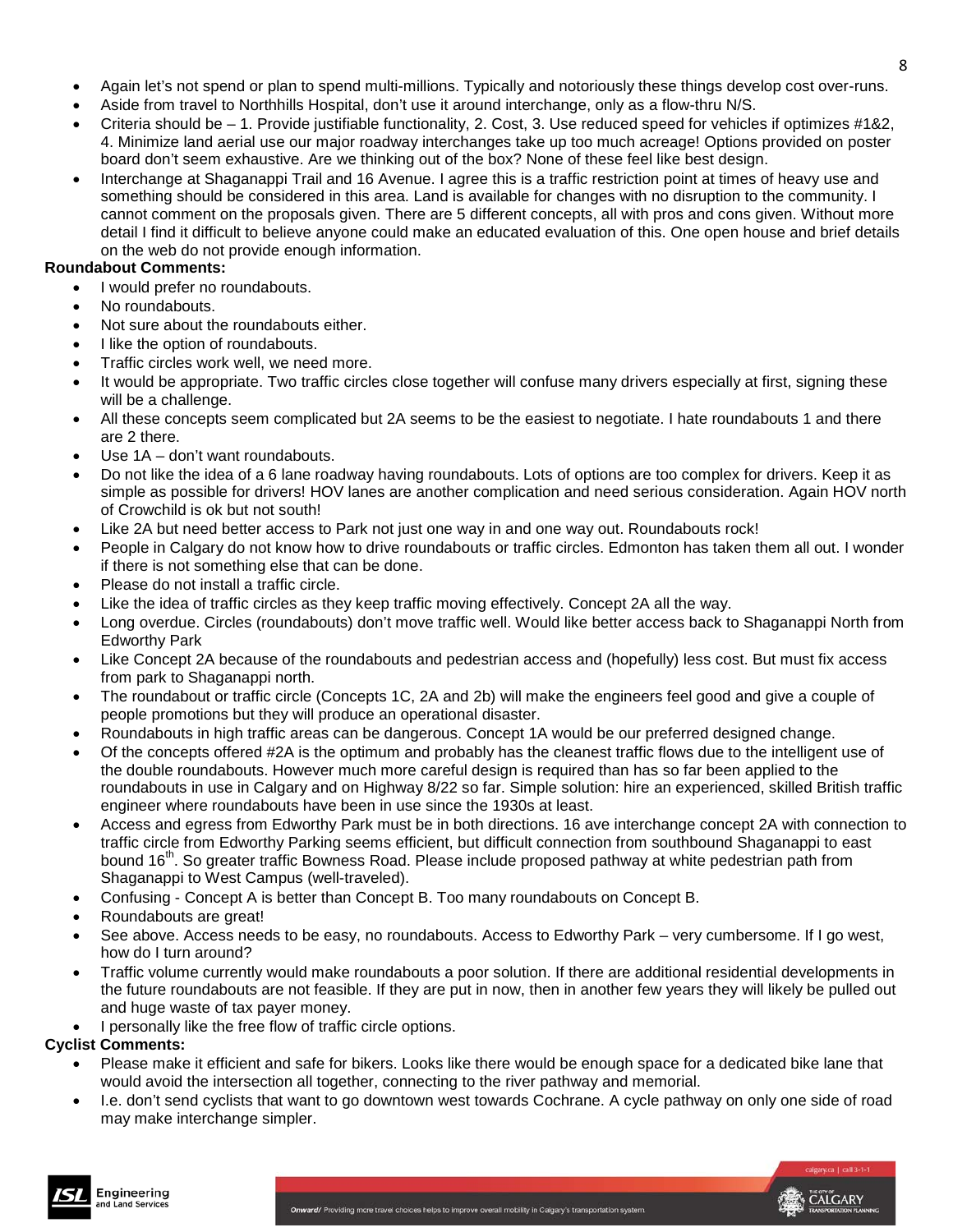- There is a very high bicycle traffic volume at Edworthy and cyclists must be properly accommodated and separated from pedestrians in this area (and up Shaganappi Trail too). I anticipate a demand to go up to West Campus from the riverfront as well as to the Varsity area. Dedicated separated bicycle paths are essential in this area. Informal footpaths on west campus land and at ST under 16 Avenue show there is a need for proper footpaths as well.
- Two concepts, with five variations, are provided for the 16th Avenue interchange. In regard to the variations, we identify the following concerns and mitigative options:
	- o All variations show cyclist accommodation on Boulevard MUPs.<br>
	o Ensure maximum bicycle route options.
	- Ensure maximum bicycle route options.
	- o Incorporate robust cycling-specific facilities, as discussed earlier.
	- Significant encroachment on the regional pathway and greenway is shown.
		- Care must be taken to ensure pathway and park users are not marginalized.
	- Cycling facilities west along Bowness Road merge onto the roadway.

### **Traffic Flow/Access/Interchange Comments:**

- Better access to the Children's Hospital from both westbound Parkdale Blvd and southbound Shaganappi should be positive for Montgomery. Does the revised Shaganappi need to relocate so close to the school to the west?
- Whatever makes merging from Shaganappi onto 16<sup>th</sup> safer would be good.
- Ensure the final design has no traffic lights. Keep free flow for times of light traffic can move through easily.
- Clover Leaf!
- The south end of Shaganappi is a mess. First south bound Shaganappi doesn't go anywhere. The present 16ave intersection is terrible. It looks like it was conceived by a 2 year old. I`m not certain improving the south Shaganappi area is of any value unless you upgrade the TCH particularly from Shaganappi to Home Road.
- Need flow between Bowness Road, Shaganappi Trail, and 16 Ave NW to allow reasonable NS, EW options for car, transit routing. I.e. all direction options included.
- Many challenges with 16ave no longer having access to Bowness Road. The current bridge construction illustrates the challenge and the importance of this access. Do the flow volumes justify cutting access off from Bowness Road. It would not appear to be the case. The other concern is the Point Drive lights. Any circles/intersections that do not account for making those lights flow with traffic could create snarls. With bridge construction we are seeing people cut through residential streets to access Bowness Road, the streets are not designed for that type of constant flow.
- Must consider impact to Montgomery residential traffic. Access form 16<sup>th</sup> Ave to Bowness Road is important and shouldn't be left out, otherwise people will cut through the streets between 16<sup>th</sup> Ave and Bowness Road. 17<sup>th</sup> Ave is a residential street. Please improve Bowness Road to 16<sup>th</sup> Ave W so people do not short cut through Bowness Road to past Home Road to get back on Highway. It is very, very busy on Bowness Road in rush hour.
- This interchange/intersection cannot be considered in isolation and without also considering Bowness Road.
- Need to make this simple while maintaining all traffic flows. Concept C looks the closest.
- It seems to me that the emphasis should be to cross the river at the bottom of Shaganappi and not move more traffic along 16 Ave to Crowchild. We will end up with spaghetti north of river on Crowchild as we have on the south side of the river. I like the idea of limiting the roads freeways and putting more transportation demand management strategies. We need to put these strategies in place on this ground before we add more roads and density.
- Full interchange all directions with no lights and bridges for pedestrians and bicycles.
- My thoughts are if the possible concepts improve the flow of traffic in all directions, it will be a positive change.
- This interchange/intersection cannot be considered in isolation and without also considering Bowness Road.

#### **3. Please share any other comments you may have about the Shaganappi Trail Corridor Study. Preferred Concepts Comments:**

- Concept 5 it is imperative that 40Ave and Varsity Drive can exist both ways at all times. Appreciate the work and planning that has been done.
- I like the idea of an access onto Shaganappi from the Children's Hospital.
- Prefer concept  $5$  reversible centre line no left turn access to Varsity and  $40^{th}$ . Crowchild to  $40^{th}$  Ave. Also  $40^{th}$  ave to 16<sup>th</sup> ave like ideas of keeping non-community commuters our of  $40<sup>th</sup>$  ave as thoroughfare.
- Only 2A on the 16<sup>th</sup> ave exchange accounts for the importance of 16<sup>th</sup> to Bowness Road without having to cut through residential streets. Continued access from Bowness Road to and from 16<sup>th</sup> ave should be a permanent importance for this project

#### **West Campus Comments:**

- Comment about west campus intersection, parking and new parking controls have been added to north Montgomery since ACH was built. While a safe connection over is probably good for our community residents should be provided strong support to alleviate non-resident parking issues when an intersection goes in.
- Need to have a better idea of the West Campus development and potential public transit needs. More bus service, trans, etc.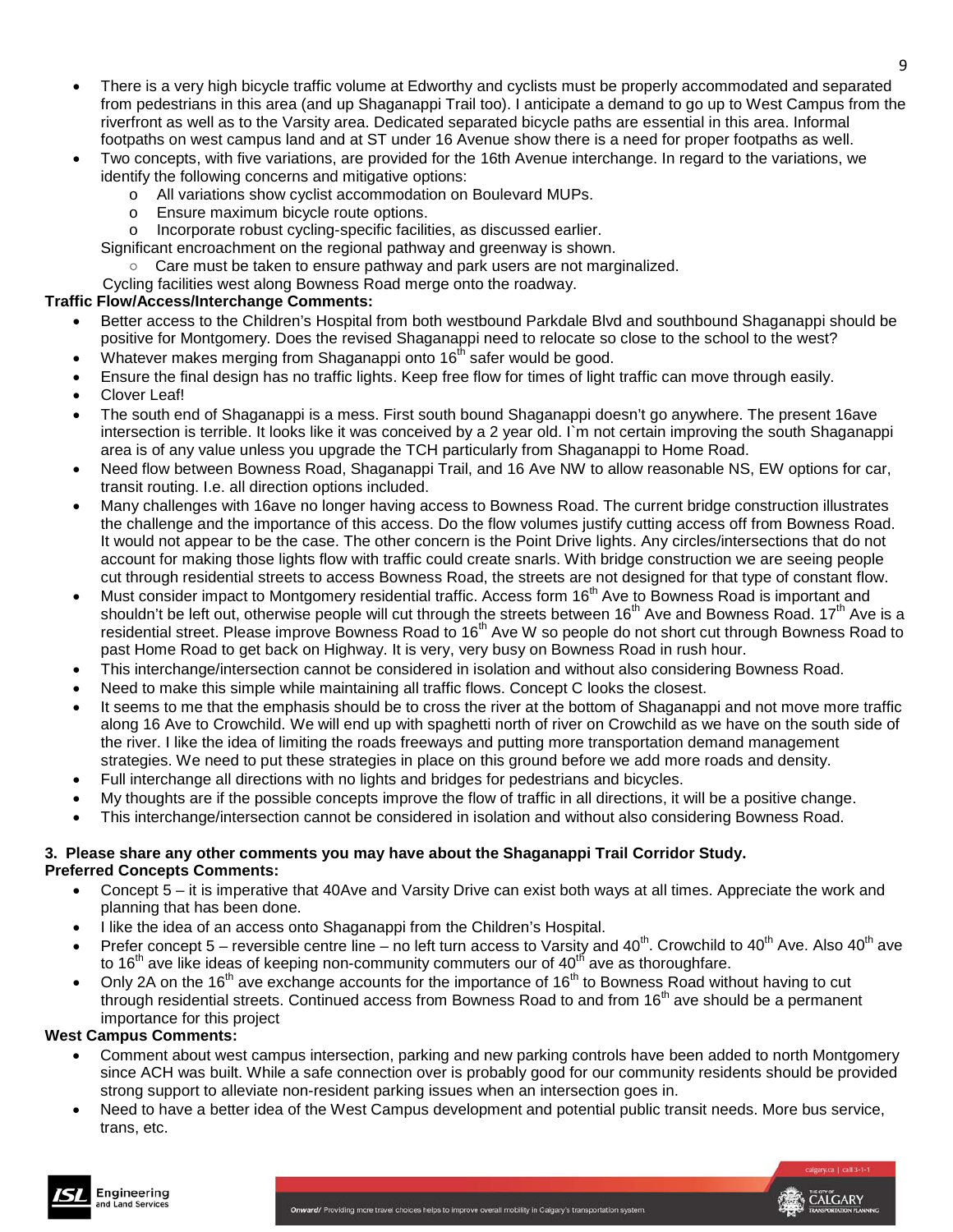### **Roundabout Comments:**

- No roundabouts.
- I have great concerns over all the traffic circles being proposed.

### **Pedestrians/Cyclists/Transit/HOV Comments:**

- Please add pedestrian pathway to complete section between Foothill Hospital and Children's Hospital. It's marked on the maps but does not exist. For about 200m south of  $24<sup>th</sup>$  Ave on West Campus Boulevard.
- Pedestrian and bike regional maps very good! Don't lose this info in all future presentations. Helps keep focus on transportation priority triangle!! Traffic volume progression between Crowchild and River seem in error 16k vs. 23k etc. so need side road numbers to convince it makes sense.
- I have noticed the high number of commuters jay-walk Shaganappi from Montgomery to the Children's Hospital the majority of who are either healthcare providers or U of C students. I really hope that the building of a safe bike path starts in the next year and not in 10-30 years, in order to prevent injuries and fatalities. The building of the Alberta Children's Hospital and major expansion of the Foothills Medical Centre should really have been also considered into building safe and reasonable bike transportation routes for Calgarians, so I would really like to advocate for this to be a priority. Thank you very much!
- Ensure pedestrian access is kept from Dalhousie into Nosehill Park across the Shaganappi and John Laurie Interchange.
- Bicycle routes should be more fully examined. Bow River path provides a great cycling link to the downtown core, how can we increase cyclist access to this great transport feature?
- Any plan should maintain a balance of transportation needs and community access by non-motorized needs. Varsity is well-served by transit no increase in transit services in necessary.
- Please consider crossovers for pedestrians. The possible West Campus intersection would help.
- I think bike lanes taking up driving lanes is very unfair to auto traffic. If they want to ride bikes in winter let them go to California to ride.
- Don't like bike lanes taking away driving lane. Do most bike riders pay taxes? Some bike lanes are absolutely dangerous – wonder who designed them.
- Please use some common sense. Fix the TCH. Fix the Shaganappi 16ave intersection. Get the bikes and pedestrians off of Shaganappi.
- Pedestrian bridge to Northland Mall.
- Ensure pedestrian bicycle access.
- Stop putting in HOV and bicycle lanes everywhere and immediately eliminate the existing ones. Fire everyone involved in this effort. Raise speed limits on Shaganappi Trail to 100km/hr.
- Bike lanes need to be totally away from traffic and HOV lanes.
- Intersection of Shaganappi and Varsity Drive. This intersection is so dangerous. I drive it just about every day. Pedestrians run for their lives. Drivers turn without regard to right of way. I have seen a lot of near accidents and there have been accidents. If this becomes a 6 lanes high speed zone, the number of accidents would increase. Possible solution would be a pedestrian bridge or arrow on traffic lights on Varsity turning to Shaganappi.
- Bicycle lanes are a more current problem and danger. The 40<sup>th</sup> Ave/37<sup>th</sup> Street terrible example when westbound on 40<sup>th</sup> from Crowchild. New further example is the lane changes and restrictions along the length of Northland Village on Northland Drive. A nightmare from Crowchild to Shaganappi and vice versa.
- Crowchild Trail is by far more of priority that is difficult to access changes proposed here against things that need fixing there. HOV seems like overkill and does not encourage a more pedestrian and bike friendly topography also not very conducive to concept.
- There needs to be coordination between transportation initiatives on Shaganappi and Crowchild. I am not in favour of turning Crowchild into the freeway. If we keep accommodating the car- people will never get out of them and explore using other modes.
- Accommodating increased HOV traffic on Shaganappi implies increased feeder traffic. I would prefer to see more buses routed through West Campus and off 32<sup>nd</sup> Avenue to reduce noise levels in Varsity.
- No direct bus connects N/S along Shaganappi/should be direct transit connections including to Children's Hospital and along Shaganappi. No direct pathways along Shaganappi; limited along John Laurie; difference between recreational pathways and transportation/community/etc. paths. Missing future pedestrian bridge on existing pathway network map (Shaganappi. Bell N. to Northland). Disconnected walk along Shaganappi (SB Shaganappi. South of Crowchild through NW). Like pedestrian and bike facilities along the entire Shaganappi Trail. Dislike large roads which specifically disconnect communities. Roundabouts are great. We need more! Please don't wait 30 years to provide pedestrian/bike/transit connections along Shaganappi!
- Provide a cycling route up Shaganappi to Nosehill Park. Separate from traffic and wind up the hill. Cycling on Shaganappi north of John Laurie is frightening!

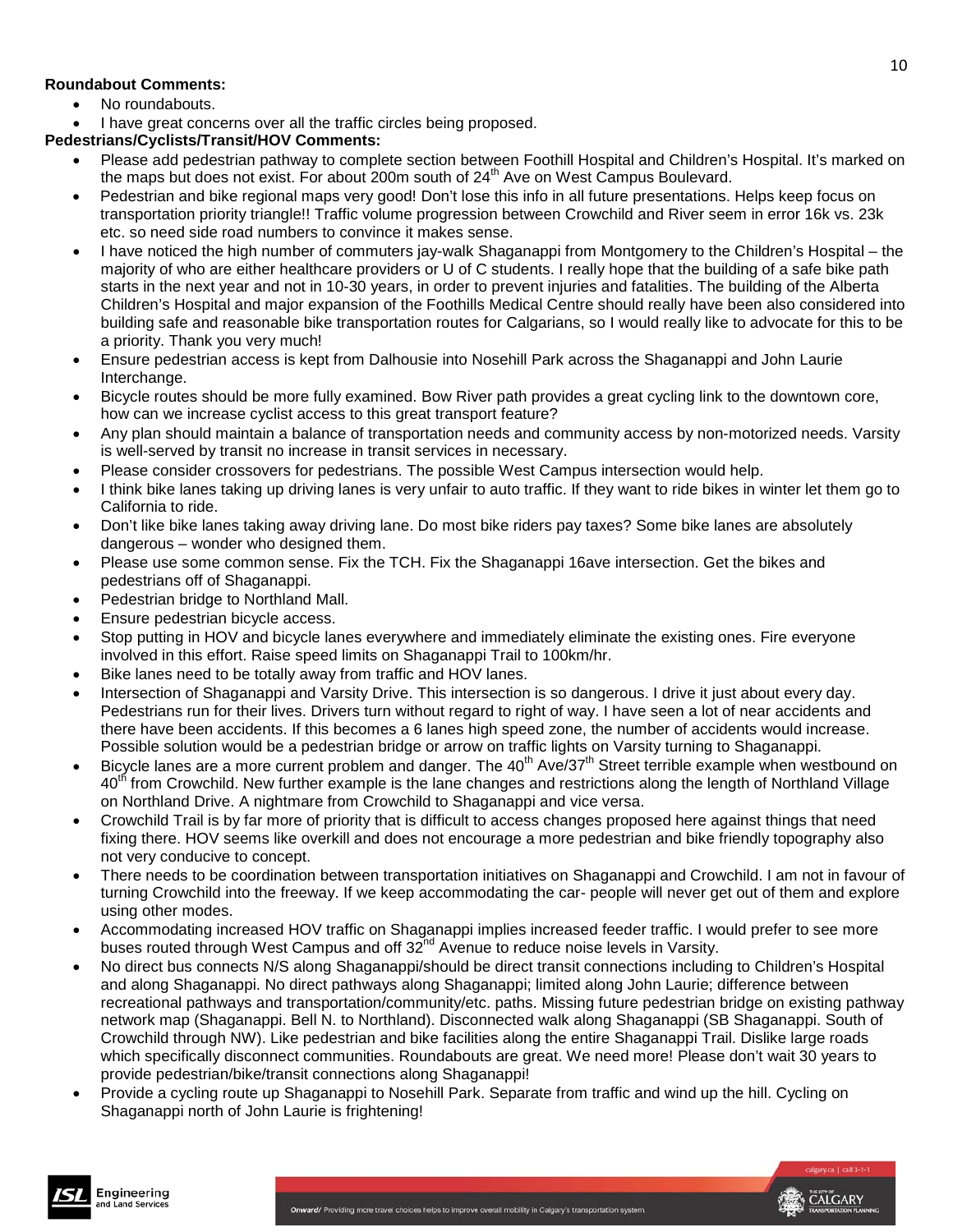- Review transit routes to take advantage of them. Shaganappi should not be part of primary cycling network. Home road should be since it already has bike lanes.
- We recognize that the City of Calgary divides the Shaganappi Trail Corridor and HOV Study into two parts, consistent with the 2009 Calgary Transportation Plan ("2009 CTP"):
	- 1 Bowness Road to Crowchild Trail Classified as an Arterial Street. Cycling is accommodated from a "variable" to a "high" standard.
	- o 2 Crowchild Trail to Stoney Trail Classified as a Skeletal Road. Cycling accommodations are either not required or "poor performance" is acceptable.

We also note that the corridor is a Primary Cycling Route within the Primary Cycling Network, "a network of on-street cycling facilities, pathways and cycle tracks that connects major destinations such as activity centres mixed-use corridors and major institutions" (2009 CTP).

Opportunity: Communities adjacent to the Shaganappi Trail corridor show a high propensity for cycling (2000 Commuter Cyclist Survey, Exhibit 2; 2006 Calgary Downtown Commuter Cyclist Survey, Figure 2; 2011 Civic Census, pg 123-132) with an existing high demand for direct and efficient cycling access between these communities and the Bow River pathway (2000 Commuter Cyclists Survey, Exhibit 6).

Accommodation of cyclists to a high standard along the Shaganappi Trail corridor offers the potential to capitalize on the existing cycling demand as well grow cycling mode-share by:

- Improving bicycle access between northwest communities and the Bow River pathway
- Facilitating inter-community bicycle travel along the corridor
- Improving bicycle access to amenities and services within and near the corridor
- Providing bicycle access between communities and Nose Hill Park

Potential also exists to tie cycling facilities along the Shaganappi Trail corridor in with the future Calgary Perimeter Greenway.

We believe that designation of the corridor as a Primary Cycling Route warrants the inclusion of cycling facilities within the HOV Implementation Study, as the roadway configuration will have a direct impact on future cycling facilities within the corridor. This position is in alignment with CTP 2009 policy stating that "cycling facilities should also be enhanced as redevelopment of corridors along the Primary Cycling Network occurs". In addition to the benefits of connecting communities to one another, to amenities and services and to Nose Hill Park, considering cycling facilities at this stage allows for:

- o Innovative designs that provide direct and efficient cycle travel, over or under interchange motor-vehicle ramps, through the use of bridges or subways, thus minimizing the requirement for cyclists to detour around the footprint of the interchange.
- o Tailoring the type of cycling facility and its degree of physical separation from the roadway directly to traffic speed and volume so that cyclist exposure to traffic noise and pollutants is minimized.

While we recognize the potential to incorporate innovative cycling facilities into an upgraded Skeletal Road between Crowchild Trail and Stoney Trail, we are concerned that cyclist and pedestrian access to Nose Hill Park may be compromised, as well as that motor vehicle facilities will encroach upon Nose Hill Park itself under the current concept rendering.

The Shaganappi Trail Corridor and HOV Study presents the City with a unique opportunity to incorporate innovative and robust cycling-specific facilities as an integral component of the transportation network in an area with numerous amenities and services, as well as an existing high cycling demand. With this in mind we summarize our comments as follows:

- Consider the limitations with the current standard for Boulevard MUPs in meeting the needs of cyclists compared to cycle tracks, bicycle-specific pathways or even painted bike lanes, where cyclists are accommodated to a high level at all points along the corridor, including intersections.
- Ensure cross-corridor cycling access to key amenities is facilitated at a high level, specifically in areas where formal crossings do not exist and a nascent demand for such travel is already evident, i.e. between Montgomery and the Alberta Children's Hospital near Montalban Drive/Montalban Crescent.
- Ensure implementation of a high level (i.e. timely and high quality) of snow and ice control, befitting the designation of the corridor as a Primary Cycling Route.
- Include cycling facility design at the earliest stages in the Stoney Trail to Crowchild Trail HOV Implementation Study area, so that innovative concepts to facilitate cyclist mobility as a primary mode of transport can be incorporated.

We thank the City of Calgary for allowing this opportunity to provide input on the Shaganappi Trail Corridor and HOV Study. We recognize that this study is planning for many years into the future however we feel it is important that cycling facilities be given due consideration as a viable transportation mode along this Primary Cycling Route.

11

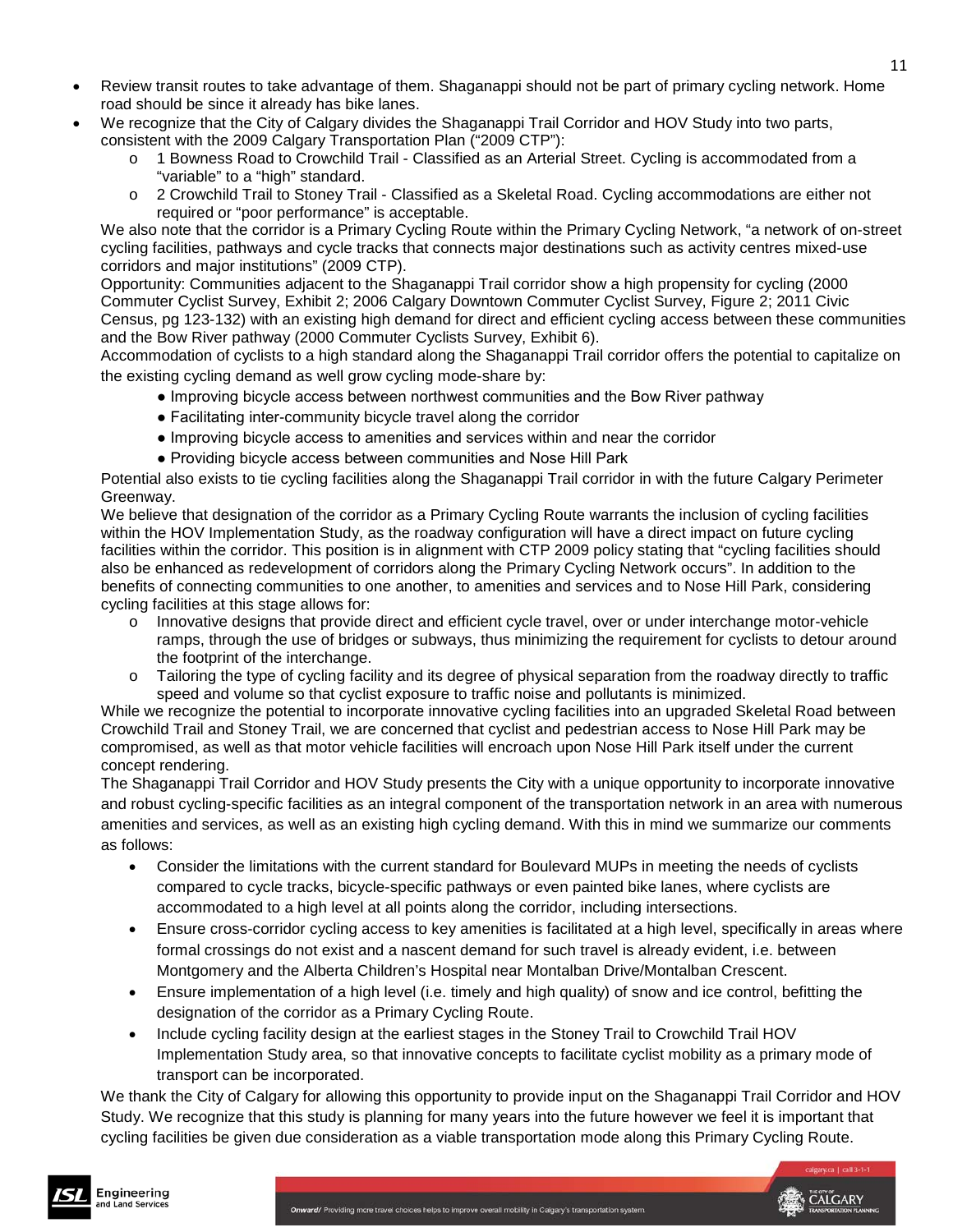- We look forward to being part of the ongoing discussion and invite you to contact us in the event that you require any clarification of the information provided.
- Need bus routes all along Shaganappi! This should be the main priority.

### **Residential Impact Comments:**

- Feel upset it has to involve tearing down houses. I think this should not be an option. The most important issues is better public transit – would alleviate a lot of congestion.
- I have many comments and would be pleased to share in a one-on-one personal interview with a representative of the project. Included in the comments would be real concerns about my quality of life if any of the options are implemented.
- Minimize existing homeowner business impact.
- I have lived here for 30 years, please do not impact existing community housing. Interchanges and redesignate Shaganappi as a skeletal road is way to go. The lane reversal is also a reasonable compromise to increase traffic flow as long as it includes interchanges at 32, 40, Varsity, Dalhousie and John Laurier.
- Varsity is not just a drive through area. Real people live here and their concerns must be addressed. Anything that focuses more on traffic onto 53<sup>rd</sup> street is a bad idea. The Crowchild Square corner with its apartment development is already destined to be a trouble spot.

### **Open House Comments:**

- This open house is a good part of the planning process. City staff were forthright and helpful. Thank you.
- The maps could be better displayed so that a person who was looking at it could see exactly what was happening and know what he or she was going to expect.
- Would be nice to see approx. costs of the options and the probable lane frame to construct especially where builders are to be demolished.
- Without more discussions and clarification we didn't see any concept that we thought would solve the traffic concerns in Varsity area.
- How much input do the people affected have?
- Nice maps!
- Would have been much more informative if traffic numbers for reasonably anticipated densification and new developments were added. How much traffic can be accommodated for options without assuming major changes in cycling? Roundabouts with significantly more people? Not feasible.
- Thank you for holding the open houses and inviting our input. Please keep working with the Varsity Community Association. I am not convinced that Shaganappi can remain an arterial with all of the traffic on it avoiding Crowchild. Why did council decide that Shaganappi should only be an arterial?
- Boards are very difficult to understand.
- As to the entire study, I can appreciate that options by the city must be considered due to increased traffic flow due to the expansion of NW residential areas but I found the whole process so far to be lacking in detail and poorly publicized for such a major undertaking. And that a study completion is to be made by May 2013 with only 2 open houses is beyond my comprehension. Information I picked up at the open house showed the first part of the process involved "stakeholders" (July 24, October 16) could you please clarify who the "stakeholders" are?

### **Concerns:**

Engineering

Ind Land Services

- The idea of adding another "at grade" intersection at West Campus means another light and is only really compatible with the existing 4 lane roadway! Again sough of Crowchild is a completely different road than north of Crowchild. The transition from 4 lanes to 6 lanes should occur at Crowchild not at 4 lane Memorial Drive/Bowness Road. A final comment would be that the high density of housing between 32nd and Crowchild on both sides (but especially on East side) of Shaganappi Tr. should be respected and a six lane roadway is quite intrusive. It is very important that many more residents are aware of what is planned. More effort to get people to participate will prevent a lot of last minute angst.
- Fire the lot and start all over. Price tag is in excess of \$100 million. Why such a design for a road that will carry fewer vehicles, put cyclists and pedestrians close to traffic and accommodate bus requirements when Calgary Transit has not needed nor used southern Shaganappi in over 25 years.
- Save money to fix Crowchild Trail from Bridge to 34 Ave, reduce need for Shaganappi. Do cyclists want to use Shaganappi as it is quite steep? Perhaps they could use McKay Road if the connectivity were improved.
- More concepts without barriers needs to be made available.
- Intersection at Children's Hospital has potential to be very dangerous due to steep grades and slight curve. Needs to be evaluated very carefully perhaps just a right-in right-out only. Need further consultation in the future.
- I don't see the need for Shaganappi being such a big deal. Use it a few times a week late in rush hour 9:00-9:15.
- No to reversible lane. Excuse for more short cuts through varsity.
- The new possible intersections near Children's Hospital is not in a good spot being near the top of the hill. It will impede traffic during snowy and icy weather (exp. Coming up Shaganappi going north).

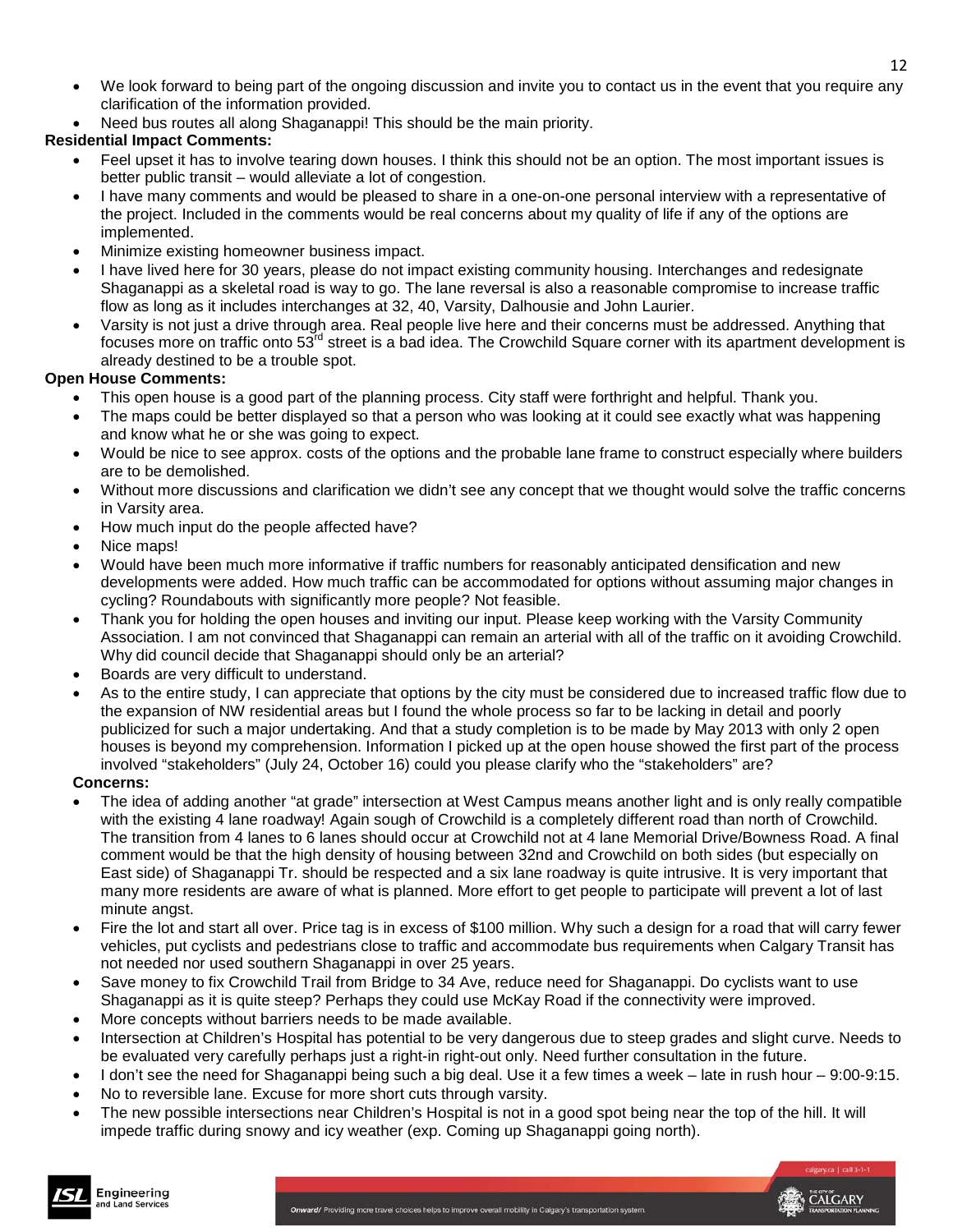- Seeing as how it will not even be started for at least 25 years I doubt very much if I would see it. An idea I have which is not proposed is a bridge connecting to Bow Trail. I know this was turned down years ago, but council has disregarded citizens wishes before so why not on this idea?
- I do not support the creation of a new interchange at West Campus Boulevard and Shaganappi Trail there is already plenty of access from 16<sup>th</sup> Ave and 32 Ave. A new interchange would add problems, not solve them. Fewer lights are better! Just do a pedestrian overpass. No lane reversals! I'm sure they look good on papers, but they don't work in the real world. Memorial Drive is a good example of how it doesn't work. A pedestrian overpass is needed from Canadian Tire to Northland Mall. An overpass is needed at Shaganappi and John Laurie or an underpass. The green light on Shaganappi northbound at John Laurie only lasts ten seconds, so only about six cars can get through on each light. A longer green on the northbound lanes would solve the northbound traffic problems.
- Proposed interchange on John Laurie and Shaganappi shows off ramp lanes coming significantly closer to community. No specifics on whether sound barrier or how close it will come. Area is natural reserve so question on environmental impact.
- I was interested to know if the green space on the West side of Shaganappi Trail would be affected, due to the installation of a sitting garden at Valient Drive (completed) and an Entry way sign to be installed (DP pending) at Varsity Drive and Shaganappi Trail. I've been assured the latter will be possible.
- Need to eliminate (or at least minimize) the traffic exiting the west side from Market Mall through Horne Road. For the volume of traffic moving through this area is a totally ridiculous system. A well designed exit, west out of the City, via Shaganappi Trail is long overdue.
- Why are we fixing something that isn't broke? Because that's what Calgary does i.e. Northland Drive NW.
- Any new or expanded road impacts into Montgomery community?
- 3437 42 Street NW Landmark Estates III. The concept encroaches a high volume road to close to some of the end units in this existing development and provides pedestrians access in an area where no pedestrians currently walk increasing traffic behind the condo unit back decks and changing fundamentally the character of the existing development. Do not like this idea! There are currently gates in the existing fence. We have security and privacy concerns where home currently exists!
- Should include future traffic flow from West Campus and 32 ave problems of access and volume.
- The time I spend writing this is without a doubt a waste of time and effort. It may make me feel better to do it. The planners are determined to advance their careers by making it more difficult for the citizen to move in their city and we cannot change that.
- Traffic should flow more freely. Please remove the Shaganappi/Crowchild intersection lights or time (synchronize them) so you don't have to go through three red lights when making a turn or two when going straight through!
- Need to consider impact of mid Nov-Jan mall traffic at Northland and Market Mall in all simulations. Volumes are much more then. Promote existing pathways for pedestrians and bikes. Don't need as much duplication. HOV is a good concepts, how to enforce?
- I am shocked and appalled at the lack of cost control on the draft stage of this project. It is obvious whoever carried this out was not acting on behalf of the taxpayers. Calgary is a city of over a million people and growing. We need roads capable of handling traffic not downgraded roads that will cost our future generations on account of poor planning.

### **Part 2: About the Session**

To help us prepare for future project events please take a few moments to respond to the questions below.

**4. Place a checkmark () in the appropriate box to indicate your level of satisfaction with your meeting experience.** 

| The clarity of information provided about the study<br>The project team's response to my questions | Satisfied<br>34<br>41 | Somewhat Satisfied, but<br>24 | Dissatisfied<br>15<br>6 |
|----------------------------------------------------------------------------------------------------|-----------------------|-------------------------------|-------------------------|
| My opportunity to provide my ideas/input                                                           | 37                    | 25                            | 6                       |
| The location of the session                                                                        | 70                    |                               |                         |
| The time of the session                                                                            | 64                    | 9                             |                         |

#### **Comments:**

Engineering

Ind Land Services

- A lot of information for those who do not have much time!
- But: see  $Q1 Q3$  on other side. 16<sup>th</sup> Ave interchange options not exhaustive or explained full enough. Bus connection quality at Market Mall poor. Solution at Varsity Drive (multi-mode).
- Poster maps and detailed notes a bit overwhelming.
- Need to have more input with the community.

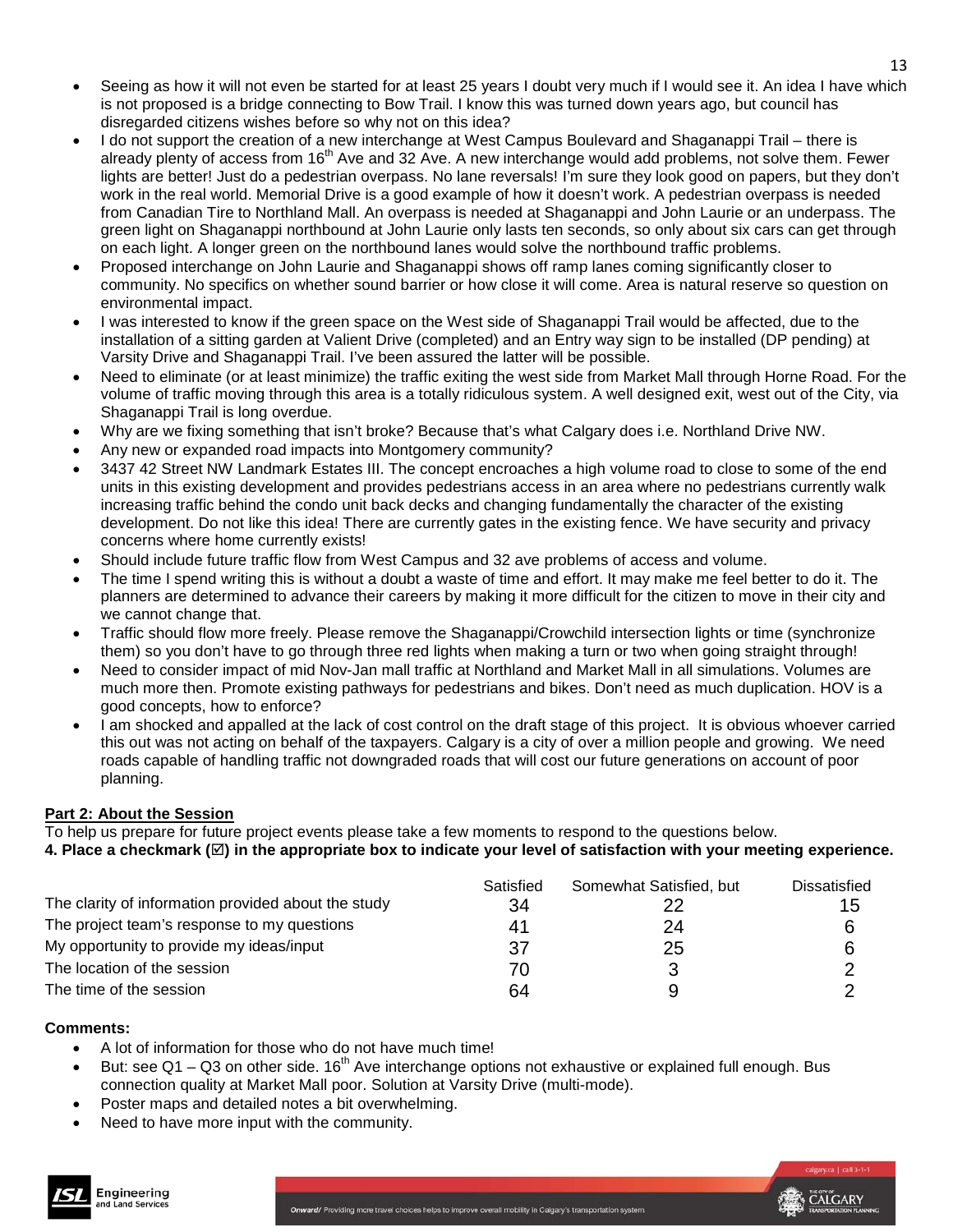- My questions around how expansion of the U of C West Campus was being communicated to the community was vaguely answered. It's not clear how the City and U of C are collaborating on ensuring the most reasonable and safe bike path route. There was no clear communication on how our feedback here would be incorporated.
- All team members were diplomatic, but some did not seem receptive to comments or alternative ideas. Some people seemed to need a more detailed legend on the Shaganappi and  $16<sup>th</sup>$  Ave maps.
- Shaganappi is a road that is key for me to access the City. It currently functions very well and I'm very concerned about changes as little consideration seems to be gi9ven to access points for residents of community into Calgary. Other points including SW, SE, Downtown, etc. and access to go to other areas are also important on weekends, etc. not just community during rush hour. Access to hospital for Foothills from Varsity may be hampered.
- Needed a lot of verbal explanation.
- Too much info. Definitions not clear. Engineer's lingo?
- Need more clarity. Pro and Con.
- Please include updates like this in the Varsity View with Alderman Hodges input.
- Studies are always value intentionally.
- No more bike lanes!
- Time frame a little short.
- Hard to picture especially 16 Ave Interchange options.
- Good help from City people.
- Earliest time frame that any road impact will happen. Would like more detailed info on expected extent of right of way on L,R of Shaganappi that will be used (/ of motors, whether residential communities will be impacted.)
- Surprised by the widening. Do not like to be surprised in this way. Would like to see more of the integration between the pan and the west University Campus plan when available.
- Very difficult to grasp in one visit/session. Wow!
- Location not well advertised. It was difficult to find where it was. Signs should have more information. Even on City page there was no map.
- Boards with concepts were unclear at times; such as, missing parts of legend or concept of where roads were confused other people.
- Nice of you to hold this meeting and tell us your ideas.
- Have information on web prior to session, allows more time to review. Many boards difficult to understand without careful review. Community signs removed before session. Team answered some questions, unsure on some.
- Without a team member to explain the drawing were not clear. Great explanation by team.
- Great time of day.
- I cannot read maps at the best of times! (my bad). However, I would have found it helpful to have someone (or audio) walk me through (i.e. explain) each of the boards. Just my learning style. Thank you for the open house.
- At 16 Ave EB at 19 Street there are 3 straight through lanes. The RH lane should be right turn only.
- Disappointed that some non-viable options were presented (even city presenters agreed that option #5 was not going to be recommended). Don't waste time.
- That was a very small window of opportunity and I had to make arrangements for another event to be moved to allow me to participate in the one short time you offered.
- The various options are relatively complex to absorb in a quiet walkthrough. Spending time on the City website was much better – same info boards but more time to analyze. Need a comment form on website so can send in feedback!
- The time was okay for me but what if you worked or had a prior commitment. Perhaps 2 times would have been better or all day.
- No cost estimate, I don't think any of those present had even walked or driven Shaganappi prior to this work. City will; like all other projects I have attended not pursue any ideas from those that replied.
- Unfortunately I was unable to attend; however, would be pleased to meet with a representative from the project.
- Hard to believe my opinion will make any difference.
- Questions could not be answered as "this was just a study". Please note general questions were answered but team could not answer detailed questions as they did not have it. With just a short session and such major proposals, I fail to see how anyone could make or suggest anything meaningful without more time to study the situation/proposals.

### **5. How did you hear about today's open house? (Please check all that apply)**

0 Ward Aldermen or office

Engineering

Ind Land Services

68 Bold signs or orange message boards 16 Community Association - newsletter

1 Letter to businesses 2 City blog, Facebook or Twitter 7 Other:

- Newsletter
- word of mouth  $X_3$  (wife, neighbor)